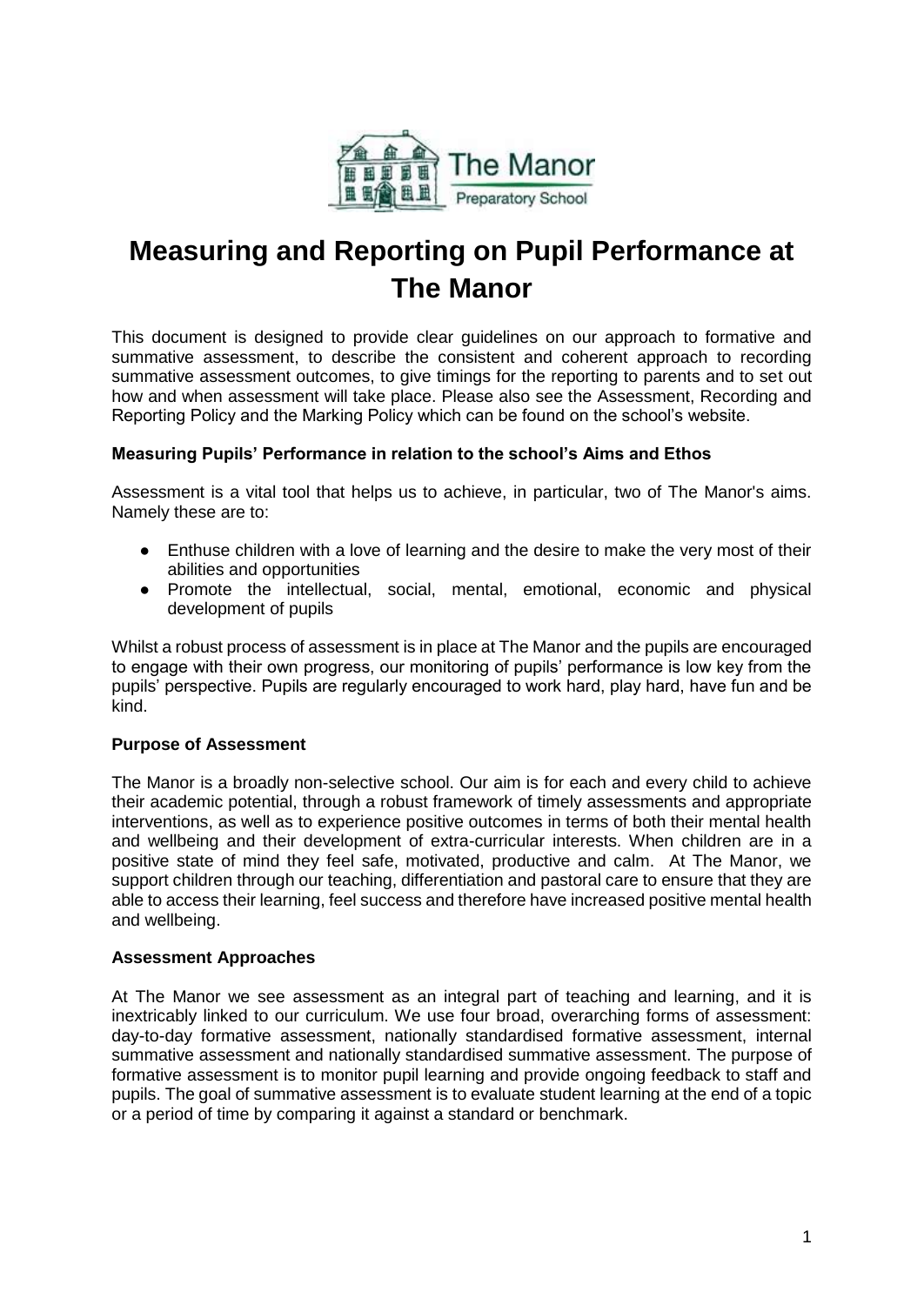#### Effective formative assessment enables:

- Teachers to identify how pupils are performing on a continuing basis and to use this information to provide appropriate support or extension, evaluate teaching and plan future lessons
- Pupils to measure their knowledge and understanding against challenges set and identify areas in which they need to improve
- Parents to gain a broad picture of where their child's strengths and weaknesses lie, and what they need to do to improve

Formative assessment includes marking and feedback, questioning in class, self and peer assessment and/or observations as well as nationally standardised tests. Formative assessment will be used to assess knowledge, skills and understanding, inform planning, identify gaps and misconceptions and engage pupils in their own learning. Appropriate support is put in place where needed by classroom teachers and the SENCO (Special Educational Needs Coordinator).

#### Effective internal summative assessment enables:

- The Senior Leadership Team, Heads of Subject and the SENCO to monitor the performance of pupil cohorts, identify where interventions may be required, and work with teachers to ensure pupils are supported to achieve progress and attainment
- Individual teachers to evaluate learning at the end of a unit or period and the impact of their own teaching
- Pupils to understand how well they have learned and understood a topic or course of work taught over a period of time. Whilst the results are not always given to the children, summative assessment is used to provide feedback on how they can improve and encouragement to build confidence and ownership of their own learning
- Parents to stay informed about the achievement, progress and wider outcomes of their child across a period of time

Internal summative assessment approaches used at The Manor include end-of-topic or unit tests, termly writing assessments and reviews for pupils with special educational needs or disabilities. Summative assessment provides vital information for improving future learning and demonstrating improvement over a period of time. Specific external commercial tests work alongside internally produced tests to create an assessment process which is moderated internally where necessary for standardisation and validation.

The outcomes, in terms of strengths, areas for developments and next steps, of both formative and internal summative assessments are shared with parents at Parents' Evening and in the form of reports over the course of the year.

#### Nationally standardised summative assessment enables:

- The Senior Leadership Team, Heads of Subject and the SENCO to monitor the performance of pupil cohorts, identify where interventions may be required, and work with teachers to ensure pupils are supported to achieve progress and attainment
- Individual teachers and Departments to understand national expectations and assess their own performance in the broader national context, to develop appropriate schemes of work and to regularly review resources used to ensure the progress, positives outcomes and engagement of the pupils
- The Head to advise parents on future schools

*GL Assessment* is a leading provider of assessment materials to UK schools and is used throughout The Manor. It offers standardised tests which allow us to compare our pupils'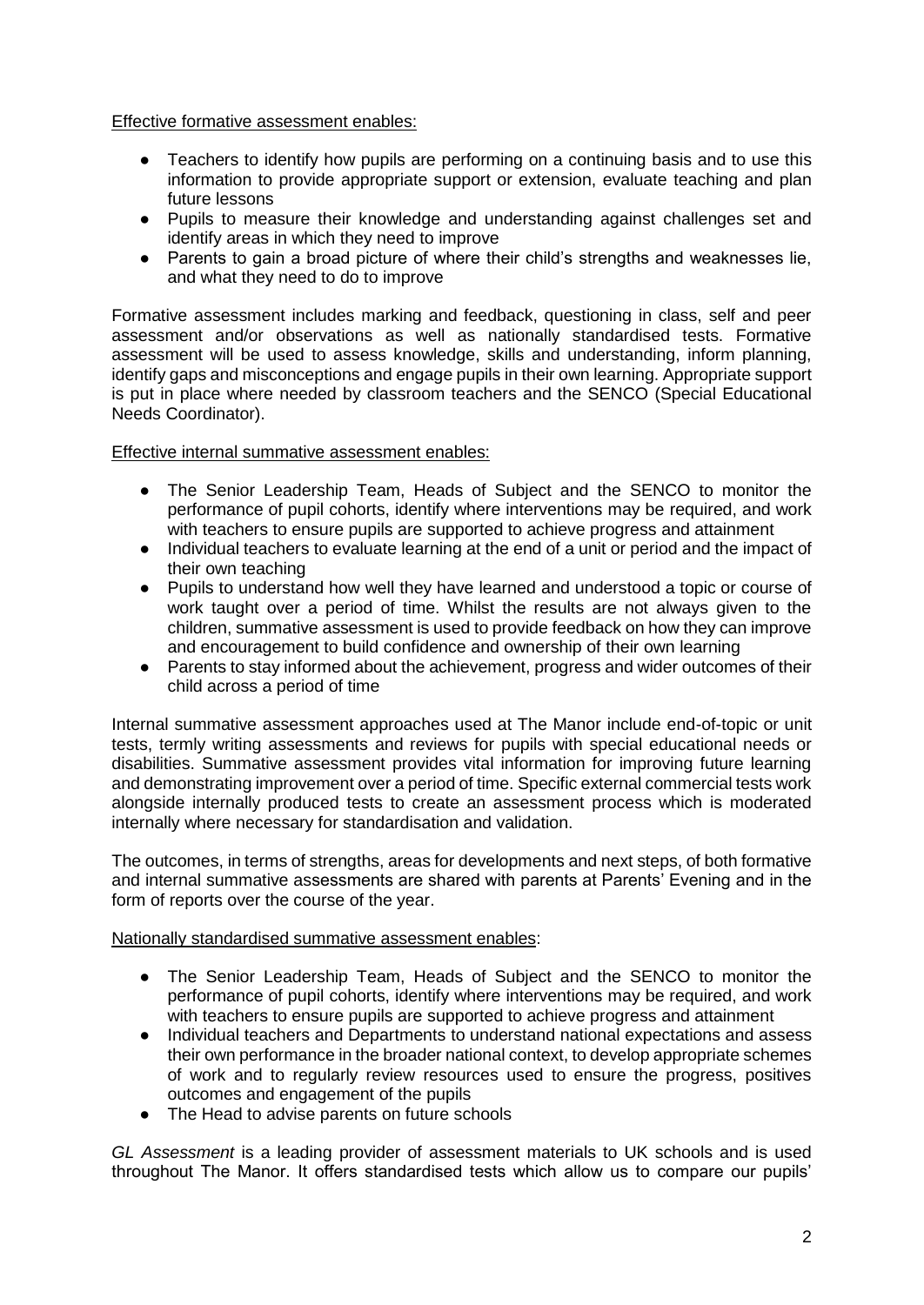performance against national norms through age-standardised scores. A standardised score of 100 represents the national average mark in each assessment. Age-standardised scores convert a pupil's actual score in the test (the 'raw score') to a standardised score. This score takes into account the pupil's age in years and months, giving an indication of how the pupil is performing relative to other pupils of the same age across the country.

*GL Assessment* represents a 'whole pupil' approach to assessment, one that covers ability, attitude and attainment to provide a holistic view of each pupil. This approach provides teachers and senior leaders with the data and insights to:

- Inform teaching and learning
- Track progress effectively
- Provide evidence of progress and 'value added'
- Identify barriers to learning and motivate students
- Diagnose and monitor additional educational needs
- Facilitate whole school improvement.

# **Tracking Assessment**

#### Early Years Foundation Stage / EYFS (Pre-Nursery, Nursery and Reception)

Target Tracker is used as a method of recording progress throughout the Early Years. It is the most widely used English curriculum pupil progress tracking and assessment software, helping schools to improve assessment effectiveness. It is updated at least three times a year. This data is used to track attainment and performance. The Target Tracker data is regularly checked to see which children are at risk of falling below the expected level and so need support and which children need challenging and extending. During the termly work scrutiny, findings are moderated and compared with the data on Target Tracker. Target Tracker grids enable the EYFS Assessment Coordinator to monitor progress. The document is a working document where pupils across the continuum are monitored in terms of the support and help given.

#### KS1 (Y1 and Y2) and KS2 (Y3-6)

The Manor Tracker is a specially created computer program which gives us the following information:

#### Individual Pupil Tracker

This creates, on a single sheet for each pupil, all his or her marks in every standardised test so that we can follow their progress, area by area. A graph is created which displays progress in each area - e.g. Reading, Spelling, Maths and Science (from Y3) - for each individual child. A table is created which makes clear in a colour-coded fashion whether the child is above or below the average for the year group and by what margin.

#### Cohort Tracker

We are also able to track cohorts of children – by year group; class within the year group; gender; EAL; Learning Support; Able, Gifted and Talented; summer birthdays etc. This is used by Heads of Subject to analyse the progress of a chosen cohort, and to look at these particular sub-groups, to ensure that our planning enables progress by all pupils. It also supports our analysis of groups receiving support (for EAL or Learning Support) to ensure that these pupils are achieving the expected progress.

#### GL Assessment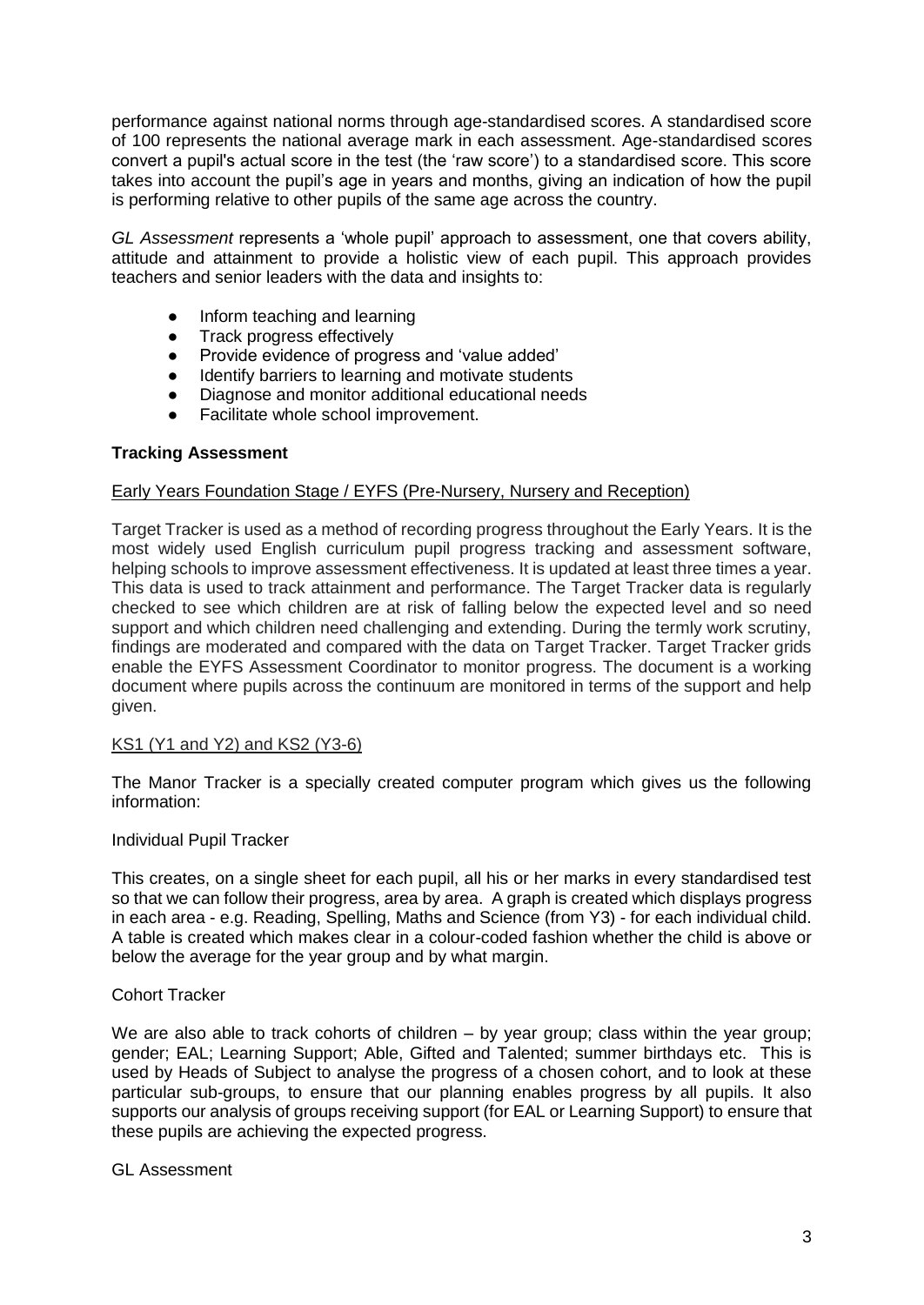*GL Assessment* is able to create comparison graphs to compare progress between years. In the summaries given by *GL Assessment* for each assessment, individual expectations are given. It is then possible to see if an individual has exceeded expectations, is meeting expectations or is under performing.

Transfer meetings, where staff from one year group meet with staff from the following year group, take place throughout the school in September. Over the course of the year, observations about pupils' performance are raised in weekly Section Meetings with the SENCO present. Interventions are discussed and implemented.

# **Assessment Analysis**

At The Manor there is an ongoing programme of assessment analysis and tracking of pupil progress. We are delighted with the progress shown by our Year 6 leavers since they joined the school in Reception. To see the results achieved by our Year 6 children then please visit the school website where you will find [explanatory graphs](https://www.manorprep.org/wp-content/uploads/2019/12/Year-6-Results-2016-2020.pdf) and references to [Scholarships and](https://www.manorprep.org/wp-content/uploads/2020/06/Scholarships-and-Awards-2012-2020.pdf)  [Awards to Senior Schools.](https://www.manorprep.org/wp-content/uploads/2020/06/Scholarships-and-Awards-2012-2020.pdf)

Assessment results are followed up by subject/pupil analysis. The Deputy Head Academic, the EYFS Assessment Coordinator, Heads of English, Maths, Science and their KS1 Coordinators, EAL, SEND/Learning Support and Gifted, Able and Talented Coordinators discuss interventions in Weekly Section and Planning Meetings and review and analyse data regularly.

The More Able Register is updated on a termly basis as a result of assessments (both internal and nationally standardised) and teacher observations, as are the Learning Support Individual Support Plans.

#### **Types of Assessment across the School**

#### Early Years Foundation Stage

We measure pupils' performance in a number of ways:

- Throughout the Early Years, internal baselines are used to provide starting points for the pupils regularly throughout the year. We continually informally assess the children through observations. Evidence is collated through short written observations, photos and samples of child initiated work. This information is used to update Target Tracker and to track progress.
- The Two Year Old Check which also involves the pupil's Health Visitor. The check is used as a baseline and to track 'value added' at the end of the EYFS when the EYFS Profile is completed. It is also added to the Manor Tracker which is used from Year 1 onwards.
- At the start of Reception GL Baseline is completed as well as teacher baselines to add to Target Tracker. This provides a starting point for Reception and is analysed to identify more able and less able groups. This is used for groupings and extra support.
- At the end of Reception GL Baseline Progress is completed. This enables a standardised comparison between the start and the end of Reception for the cohort and for individual children.
- The Early Years Foundation Stage Profile (EYFSP) is a statutory requirement to be finalised in the final term of Reception. This is currently based on teacher assessments and observations and knowledge of each child. The profile consists of 17 areas of learning. Each child is assessed as 'emerging', 'exceeding' or 'expected' in each of the areas.

The table below indicates the range of assessments and evidence in the Early Years.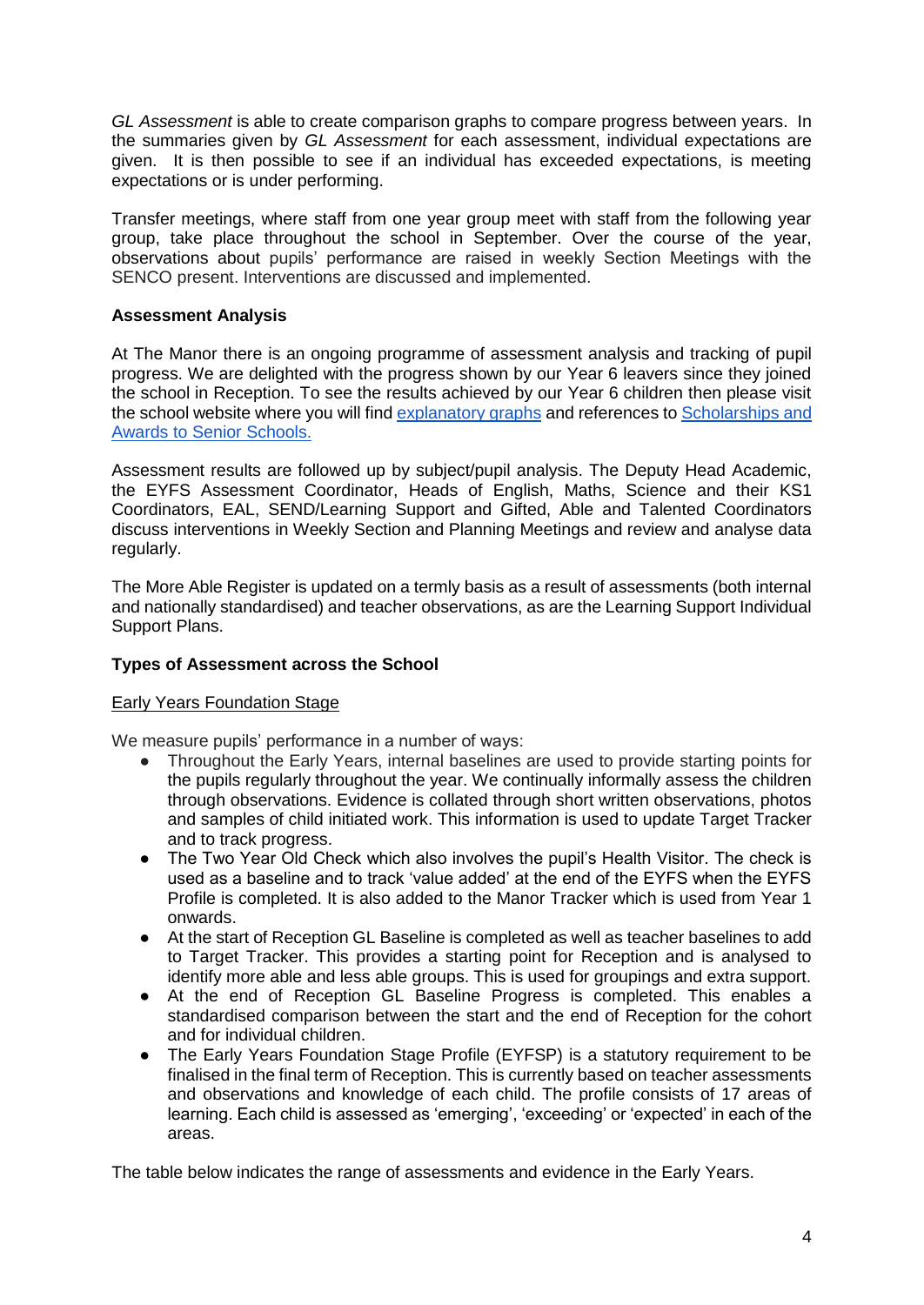|                    | <b>Autumn</b>                                                                                           | <b>Spring</b>                                           | <b>Summer</b>               |  |  |  |
|--------------------|---------------------------------------------------------------------------------------------------------|---------------------------------------------------------|-----------------------------|--|--|--|
| <b>Pre-Nursery</b> | Floor Books, Learning Journeys Observations, 2 Year Old Checks,                                         |                                                         |                             |  |  |  |
|                    | <b>Target Tracker</b>                                                                                   |                                                         |                             |  |  |  |
|                    | <b>WellComm Tookit</b>                                                                                  |                                                         |                             |  |  |  |
|                    |                                                                                                         | <b>WellComm Tookit</b>                                  |                             |  |  |  |
| <b>Nursery</b>     |                                                                                                         | Floor Books, Learning Journeys Observations, Writing    |                             |  |  |  |
|                    |                                                                                                         | Target Tracker, Informal Assessments including Baseline |                             |  |  |  |
| <b>Reception</b>   | Baseline GL,                                                                                            | Writing                                                 | <b>EYFS Profile data</b>    |  |  |  |
|                    | Writing                                                                                                 |                                                         | <b>GL Baseline Progress</b> |  |  |  |
|                    |                                                                                                         | Writing                                                 |                             |  |  |  |
|                    | Floor Books, Learning Journeys Observations, Target Tracker, Informal<br>Assessments including Baseline |                                                         |                             |  |  |  |
|                    | <b>WellComm Tookit</b>                                                                                  |                                                         |                             |  |  |  |

# KS1 and KS2

The table below indicates when we formally assess pupil performance and in which areas. In KS1 the tests are, for the most part, administered on paper and those in KS2, for the most part, online. Diagnostic Maths assessments take place throughout the tear to inform grouping and planning.

|                | <b>Autumn</b>                                                            | <b>Spring</b> | <b>Summer</b>                                                 |
|----------------|--------------------------------------------------------------------------|---------------|---------------------------------------------------------------|
| Y <sub>1</sub> | Reading<br>Comprehension<br>(NGRT)<br>Single Word Reading<br>Test (SWRT) | Writing       | Progress Test in English<br>Progress Test in Maths<br>Writing |
|                | Writing                                                                  |               |                                                               |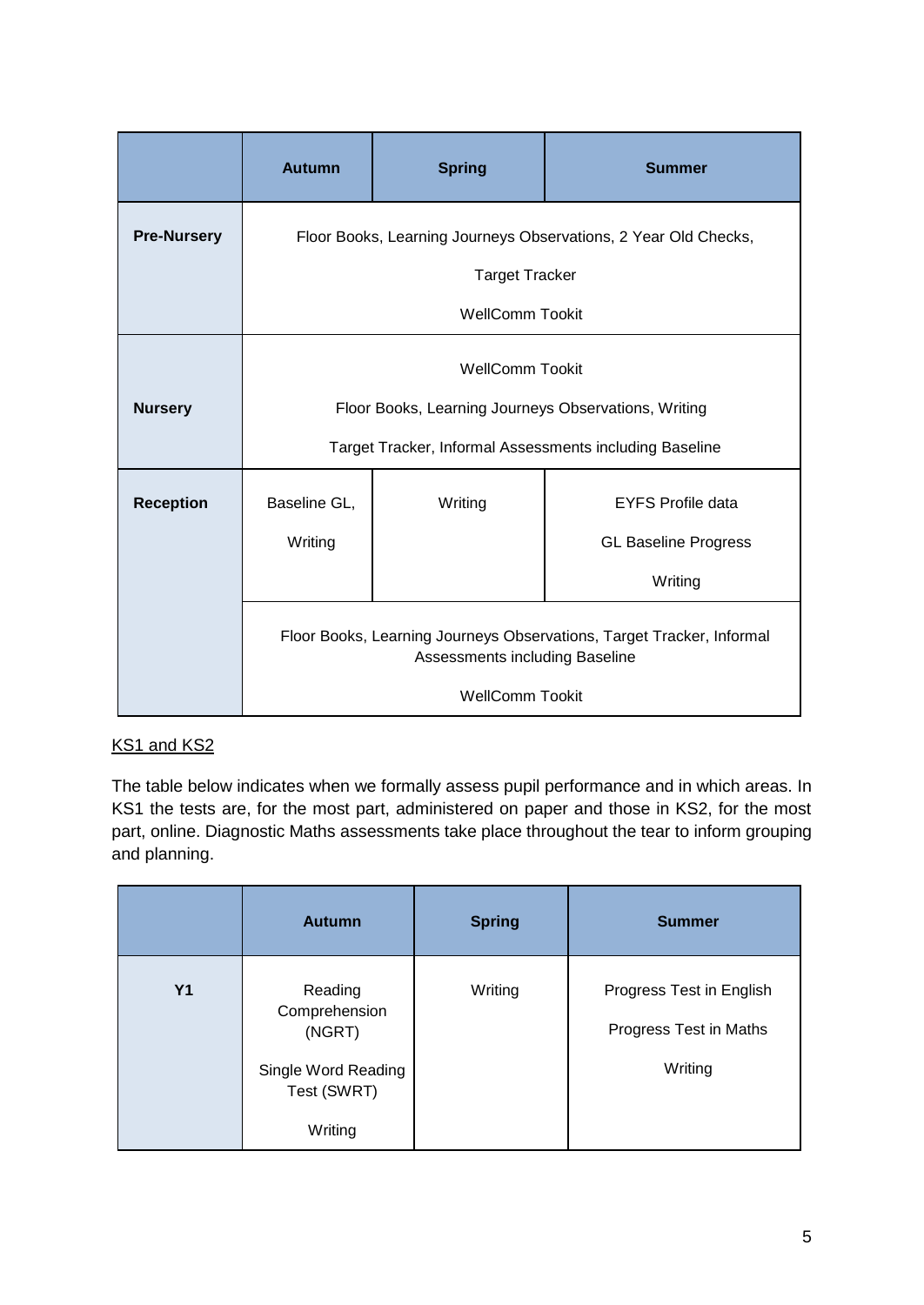| Y <sub>2</sub> | Reading                                                                              | Writing                                                                                            | Progress Test in English                                                                  |
|----------------|--------------------------------------------------------------------------------------|----------------------------------------------------------------------------------------------------|-------------------------------------------------------------------------------------------|
|                | Comprehension<br>(NGRT)                                                              |                                                                                                    | Progress Test in Maths                                                                    |
|                | Single Word Spelling<br>Test (SWST)                                                  |                                                                                                    | Writing                                                                                   |
|                | Writing                                                                              |                                                                                                    |                                                                                           |
| <b>Y3</b>      | Reading<br>Comprehension<br>(NGRT)                                                   | Writing                                                                                            | Progress Test in English<br>Progress Test in Maths                                        |
|                | Single Word Spelling<br>Test (SWST)<br>Writing                                       |                                                                                                    | Progress Test in Science<br>Writing                                                       |
|                | Dyslexia Screener                                                                    |                                                                                                    |                                                                                           |
| <b>Y4</b>      | Reading<br>Comprehension                                                             | <b>CATs</b><br>Writing                                                                             | Progress Test in English<br>Progress Test in Maths                                        |
|                | (NGRT)<br>Single Word Spelling<br>Test (SWST)<br>Writing                             |                                                                                                    | Progress Test in Science<br>Writing                                                       |
| Y <sub>5</sub> | Reading<br>Comprehension<br>(NGRT)<br>Single Word Spelling<br>Test (SWST)<br>Writing | <b>CATs</b><br>Writing                                                                             | Progress Test in English<br>Progress Test in Maths<br>Progress Test in Science<br>Writing |
| <b>Y6</b>      | Reading<br>Comprehension<br>(NGRT)<br>Single Word Spelling<br>Test (SWST)<br>Writing | Progress Test in<br>English<br>Progress Test in<br>Maths<br>Progress Test in<br>Science<br>Writing | <b>Internal Summative</b><br>Assessments                                                  |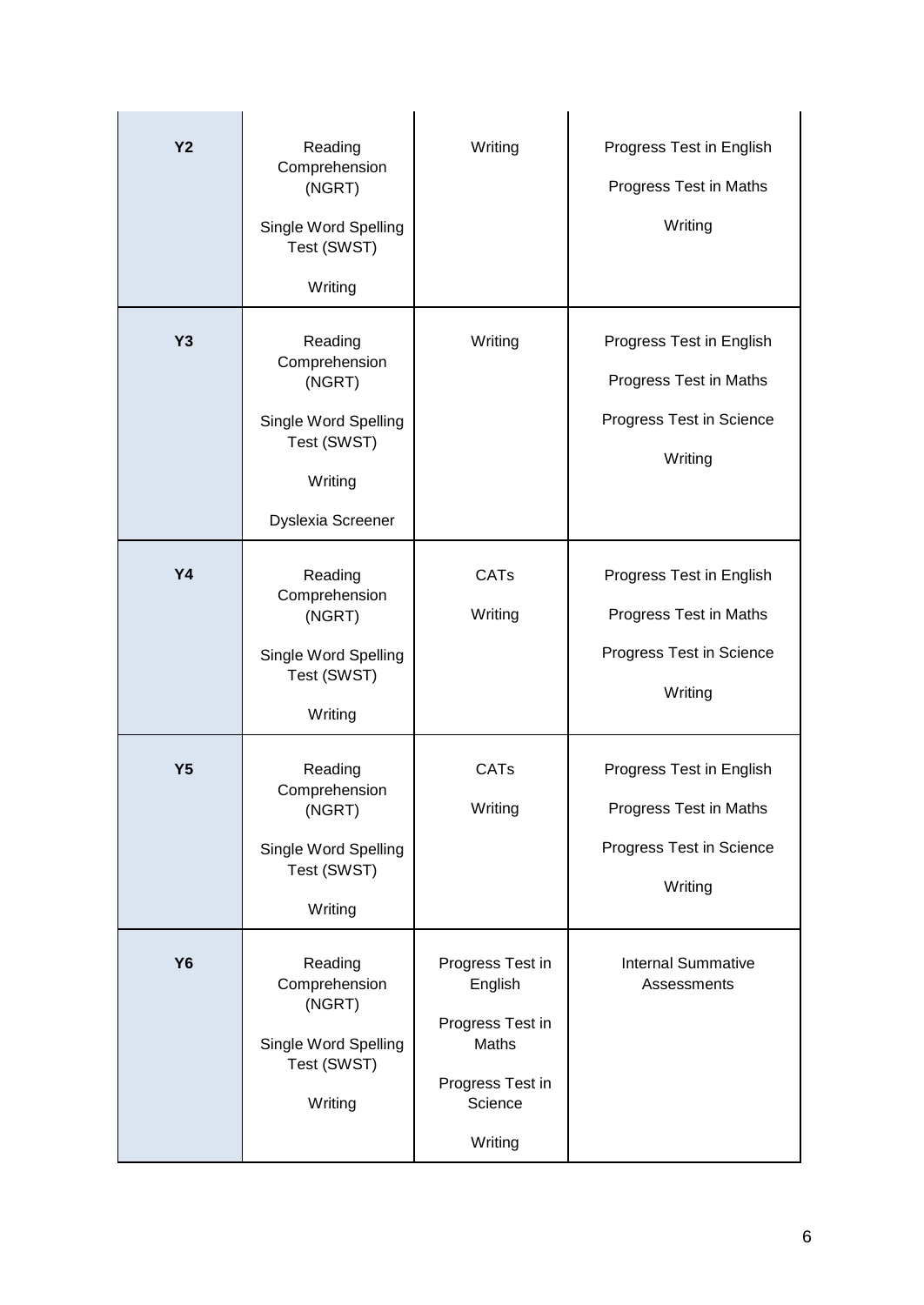These tests are written to comply with the National Curriculum (2014) and assess the following skills:

| New Group Reading Test (NGRT)           | Reading Comprehension, looking at fiction<br>and non-fiction texts.<br>The NGRT is a screening and monitoring<br>test for groups of pupils. NGRT scores can<br>be brought to life through a variety of<br>diagnostic reports, enabling staff to build a<br>comprehensive picture of a pupil and their<br>reading ability. |
|-----------------------------------------|---------------------------------------------------------------------------------------------------------------------------------------------------------------------------------------------------------------------------------------------------------------------------------------------------------------------------|
| <b>SWRT</b>                             | This is a test of word recognition out-of-<br>context: i.e. reading accuracy.                                                                                                                                                                                                                                             |
| Single Word Spelling Test (SWST)        | Spelling.                                                                                                                                                                                                                                                                                                                 |
| <b>Dyslexia Screener</b>                | Identifies dyslexic tendencies in pupils aged<br>5-16+ years and recommends intervention<br>strategies to help them achieve their<br>potential.                                                                                                                                                                           |
| CoPs                                    | CoPS is a child friendly assessment, for<br>those aged 4-7 years, to identify cognitive<br>strengths and weaknesses, and dyslexia.                                                                                                                                                                                        |
| <b>CATs (Cognitive Abilities Tests)</b> | The Cognitive Abilities Test is an online,<br>diagnostic assessment which is designed to<br>help the children and their teachers<br>understand how the children learn and what<br>their academic potential might be.                                                                                                      |
| Progress Test in English                | All areas of English except writing - spelling,<br>grammar and comprehension.                                                                                                                                                                                                                                             |
| Progress Test in Maths                  | All areas of the Maths curriculum, including<br>Mental Maths.                                                                                                                                                                                                                                                             |
| Progress Test in Science                | All areas of the Science curriculum.                                                                                                                                                                                                                                                                                      |
| Writing                                 | Writing is assessed termly by means of the<br>Oxford Writing Criterion Scale. All pupils<br>complete an unaided piece of work each<br>term. This is marked against the scale and<br>recorded on progress tracking sheets.                                                                                                 |
| Pupils' Attitudes to Self and School    | The Pupils Attitudes to Self and School<br>(PASS) survey is carried out by all pupils in                                                                                                                                                                                                                                  |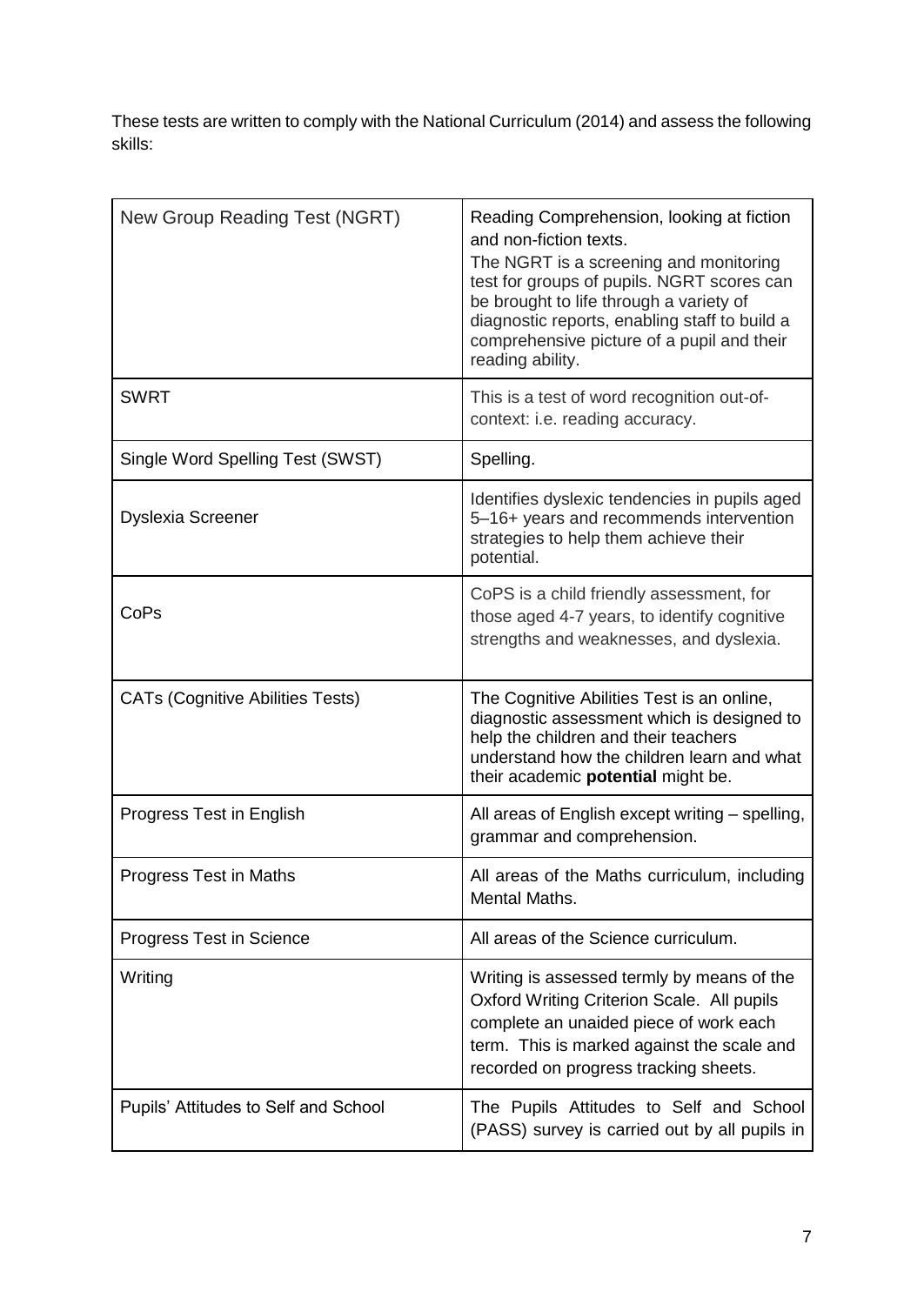| Y2-6 and supports the pastoral care of |
|----------------------------------------|
| pupils' within the school.             |

With the exception of the termly writing assessment and the PASS survey, the results of these assessments are added to The Manor Tracker

# **Reporting to Parents**

As well as populating Target Tracker and The Manor Tracker, the results feed into regular reports to parents; both written reports and face to face parent-teacher meetings. Assessment results are used to inform teachers' own understanding of their pupils, and allow fine-tuning of planning for the progress of both cohorts and individual pupils.

The CATS (Cognitive Ability Tests) are also used by the Head when talking to parents about future schools and in the Head's Reports to Senior Schools.

|                | <b>Autumn 1</b>              | <b>Autumn 2</b>                                      | <b>Spring 1</b> | <b>Spring 2</b>     | <b>Summer 1</b> | <b>Summer 2</b>                                      |
|----------------|------------------------------|------------------------------------------------------|-----------------|---------------------|-----------------|------------------------------------------------------|
| <b>PN</b>      | <b>IParents</b> '<br>Evening | Learning<br>Journey<br><b>Review</b><br>& Next steps |                 | Parents'<br>Evening |                 | Progress<br>Summary<br>Learning<br>Journey<br>Review |
| <b>N</b>       | Parents'<br>Evening          | Learning<br>Journey<br>Review<br>& Next steps        |                 | Parents'<br>Evening |                 | Report<br>Learning<br>Journey<br><b>Review</b>       |
| $\overline{R}$ | Parents'<br>Evening          | Learning<br>Journey<br>Review<br>& Next steps        |                 | Parents'<br>Evening |                 | Report<br>Learning<br>Journey<br><b>Review</b>       |
| Y <sub>1</sub> | Parents'<br>Evening          | Letter<br>Report                                     |                 | Parents'<br>Evening |                 | Report                                               |
| <b>Y2</b>      | Parents'<br>Evening          | Letter<br>Report                                     |                 | Parents'<br>Evening |                 | Report                                               |
|                | <b>Autumn 1</b>              | <b>Autumn 2</b>                                      | <b>Spring 1</b> | <b>Spring 2</b>     | <b>Summer 1</b> | <b>Summer 2</b>                                      |